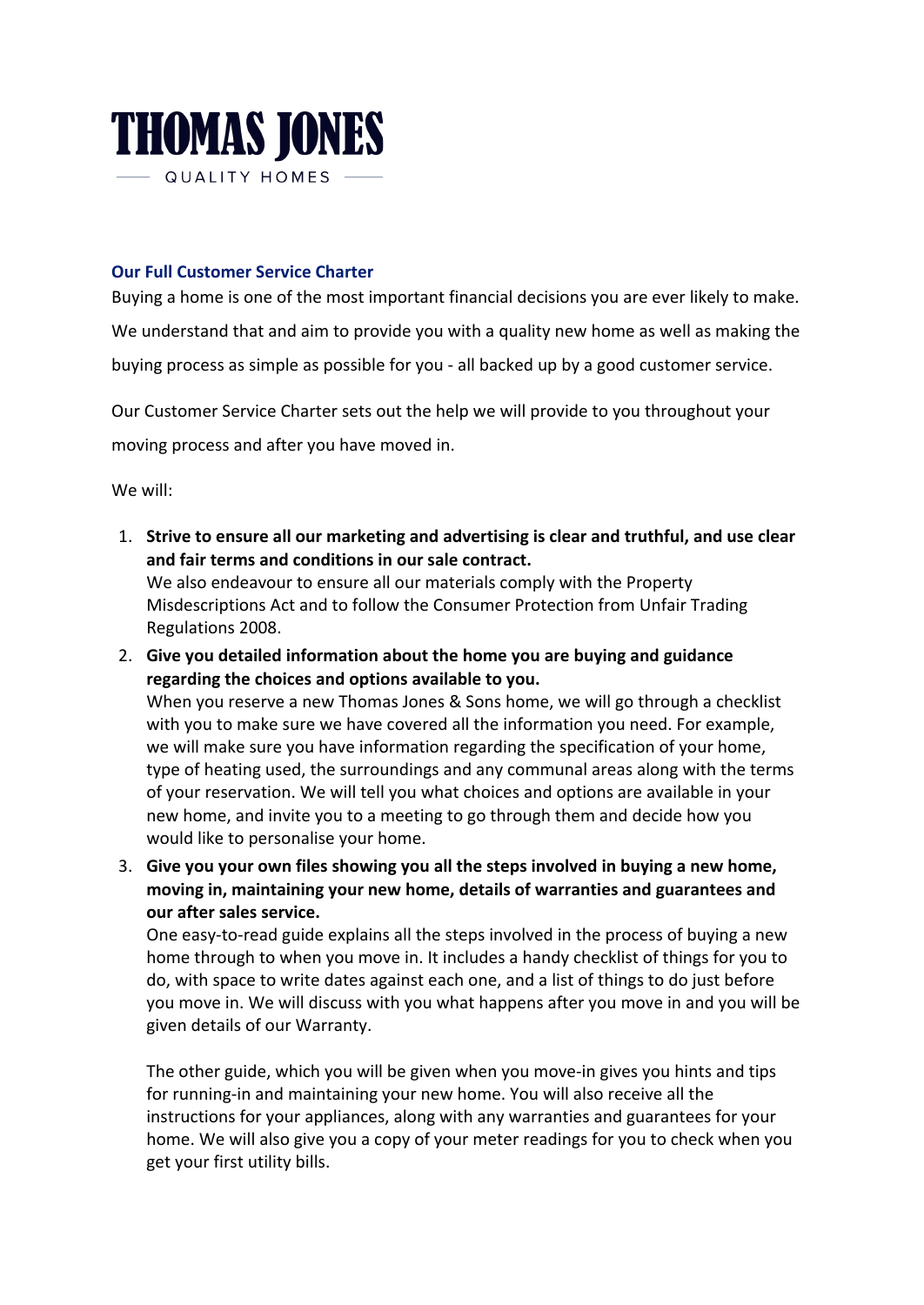## 4. Invite you to meet with the Site Manager who is responsible for building your home, so you can ask whatever questions you might have.

This is a great opportunity to meet the person who is responsible for supervising the building your new home. You can ask questions about the type of construction, materials used or anything else you would like to know about the construction of your new home. You will also be given information about the development on which you will be living along with essential Health and Safety advice.

5. Provide you with regular updates on the construction progress of your home, and when it will be ready.

We will keep in regular contact with you to advise you of the progress in building your new home. As the time for you to move in comes closer we will give you an anticipated moving-in date. An exact moving-in date will be given when our formal 10 working days Notice to Complete is issued.

6. Invite you to visit your new home before you move in so we can show you how **everything works.**

When your home is ready, we will invite you to visit so that we can demonstrate all the facilities to you. This will include such things as:

- How to operate the heating and water systems
- How to use your kitchen appliances
- The location of stopcocks, fuse box and meters
- 'Running in' and maintaining your new home
- What warranties and guaranties you have, and how they operate.

## 7. **Tell you about our 2 year Thomas Jones & Sons Warranty, along with the NHBC 10 year Warranty.**

Your new Thomas Jones & Sons home is protected by the 10 year Buildmark cover **from NHBC**. Buildmark is an insurance policy, which protects you, the homeowner against specific risks for a full 10 years.

You are protected for the full 10 years against serious construction defects. There are limitations to the cover and these are fully explained in the Buildmark Cover document, which you will receive from your Solicitor.

In addition, for the first two years, Thomas Jones & Sons, together with the NHBC cover you against physical damage to your home should this be caused by a defect, which results from a failure to meet NHBC construction standards. You will be given the Thomas Jones & Sons Warranty Brochure which explains what is covered, what to do if you have an emergency, and who to contact.

8. Ensure you receive Health and Safety advice when visiting a development, and when you have moved in.

Your safety is of paramount importance to us. If you wish to visit the construction area of a development, arrangements will be made with the Sales Executive. Where it is safe to do so, we will accompany you and ask you to follow the guidance and safety advice we provide:

Unaccompanied visits to construction areas are not allowed